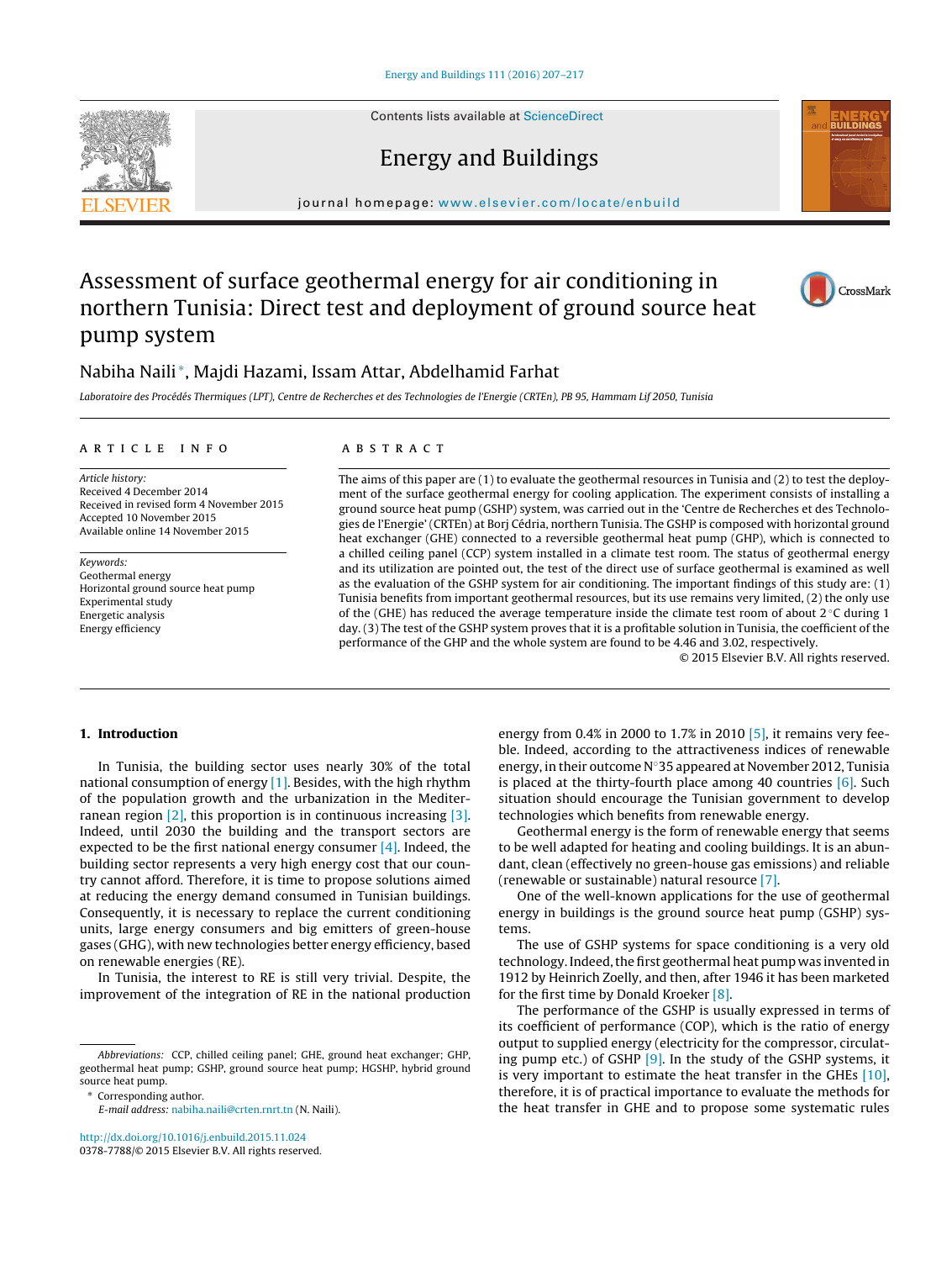| Nomenclature |
|--------------|
|--------------|

| <b>COP</b>    | coefficient of performance                         |  |
|---------------|----------------------------------------------------|--|
| $C_P$         | specific heat of water at constant pressure,       |  |
|               | $J kg^{-1}$ °C <sup>-1</sup>                       |  |
| d             | depths, m                                          |  |
| $Q_{hr}$      | heat absorbed from the test room, W                |  |
| $Q_{hg}$      | heat transferred to the ground, kW                 |  |
| T             | temperature, °C                                    |  |
| m             | mass flow rate, $kg s^{-1}$                        |  |
| $W_{da}$      | uncertainty of data acquisition system (%)         |  |
| $W_{me}$      | uncertainty of measurement (%)                     |  |
| $W_{ro}$      | uncertainty in rotameter reading (%)               |  |
| $W_{\leq l}$  | uncertainty associated with system leakages (%)    |  |
| $W_{te}$      | uncertainty of the thermocouple $(\%)$             |  |
| $W_{Ti}$      | total uncertainty in measurement of temperature    |  |
|               | (%)                                                |  |
| $W_{\dot{m}}$ | total uncertainty in measurement of mass flow rate |  |
|               | $(\%)$                                             |  |
| $\dot{w}_c$   | power input to the compressor, W                   |  |
| $W_{\sum}$    | power input to the circulating pumps, W            |  |
|               |                                                    |  |
| Subscripts    |                                                    |  |
| f             | fluid                                              |  |
| g             | ground                                             |  |
| in            | inlet                                              |  |
| $\Omega$      | outlet                                             |  |
| out           | outdoor                                            |  |
| S             | soil                                               |  |
| w             | water                                              |  |
|               |                                                    |  |
|               |                                                    |  |

for real applications  $[11]$ . Naili et al.  $[12,13]$  studied the effect of various parameters such as mass flow rate of circulating water, length, buried depth and inlet temperature on the heat exchange rate obtained by horizontal GHE. The authors' results show that the maximum heat exchange rate, for a GHE with 50 m of length buried at 1 m of depth is obtained with a mass flow rate of about  $0.12$  kg s<sup>-1</sup>.

Bansal et al. [\[14\]](#page--1-0) studied experimentally and numerically, using a computational fluid dynamics modeling with FLUENT software, the effect of the GHE length and the thermal conductivity of the soil in its surrounding on the thermal performance of the GSHP system. The effect of the soil thermal conductivity and duration of continuous operation on the thermal performance of earth air tunnel heat exchanger were also evaluated by Misra et al. [\[15\].](#page--1-0) Transient analysis of these parameters was carried out using CFD simulation platform FLUENT 6.3. Esen et al. [\[16\]](#page--1-0) tested the performance of an air-conditioning system formed by ground coupled heat pump with two different depths for ground heat exchanger: 1 m and 2 m. Their experience showed that the performance of the GSHP system increases with the depth (2.5 for 1 m and 2.8 for 2 m). Cui et al. [\[17\]](#page--1-0) developed a numerical model, based on finite element, to simulate hybrid ground-coupled heat pump with domestic hot water heating (DHW). The authors concluded that the horizontal GSHP can offer almost 95% of total DHW demand. CFD simulations were carried out by Congedo et al. [\[18\]](#page--1-0) to analyze three main geometries of horizontal ground heat exchangers: linear, helical and slinky. In their study, the authors concluded that the most important parameter for the heat transfer performance of the system is the thermal conductivity of the ground around the heat exchanger.



**Fig. 1.** Performance indicator map [\[22\].](#page--1-0)

Recently, Luo et al. [\[19\]](#page--1-0) studied the experimental thermal performance of GSHP for long-term space cooling and heating. The results show that the COP of the GSHP decreases by 8.7% for cooling mode, while it decreases by 4.0% for heating space.

Tunisia is interested to develop the geothermal industry, which opens up new opportunities for economic problems that the country will face in the near future especially, after the Tunisian revolution of January 14, 2011.

This work aims at: (1) evaluating the geothermal energy in Tunisia and (2) testing the deployment of the surface geothermal potential for cooling application in Tunisia. The experiment was carried out at the "Laboratoire des Procédés Thermiques" (LPT) in the "Centre de Recherches et des Technologies de l'Energie" (CRTEn) at Borj Cédria, northern Tunisia. The experimental set-up consists of installing and testing a ground source heat pump (GSHP) system for cooling mode.

The status of geothermal energy and its utilization are pointed out, the test of the direct use of surface geothermal is examined as well as the evaluation of the GSHP system for air conditioning.